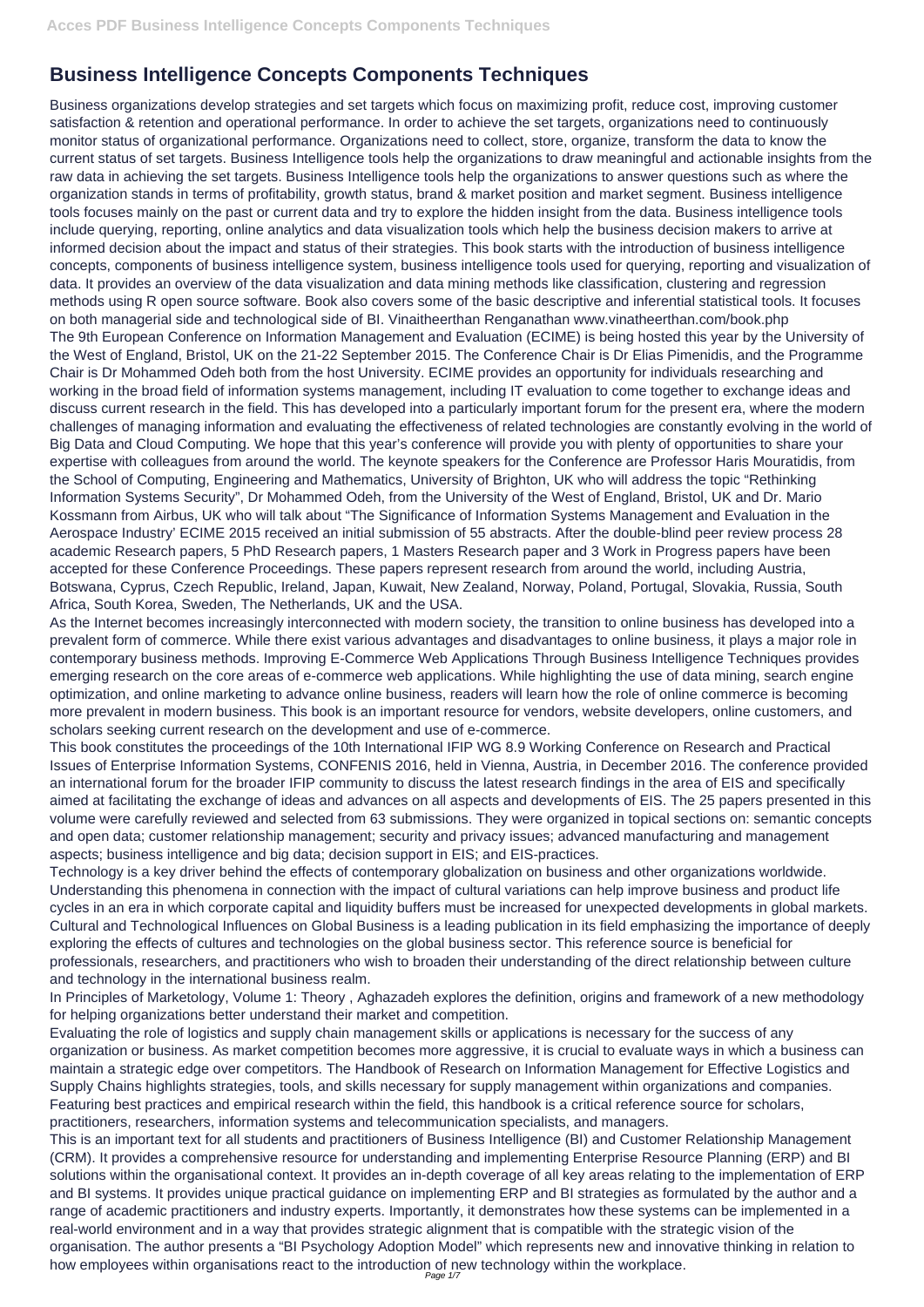Principles of Marketology, Volume 2 focuses on the practical aspect and demonstrates the applications of marketology referring to market orientation, internal marketing, business, market and competitive analysis concepts and techniques. Then the modern marketology and its developments in the future are discussed. At the of this volume as the appendix, a handbook of marketology is presented in which a practical manual including simple and summarized descriptions of different needed parts and worksheets for executing marketology in an organization is depicted.

"This book is a splendid and valuable addition to this subject. The whole book is well written and I have no hesitation to recommend that this can be adapted as a textbook for graduate courses in Business Intelligence and Data Mining." Dr. Edi Shivaji, Des Moines, Iowa "As a complete novice to this area just starting out on a MBA course I found the book incredibly useful and very easy to follow and understand. The concepts are clearly explained and make it an easy task to gain an understanding of the subject matter." -- Mr. Craig Domoney, South Africa. Business Intelligence and Data Mining is a conversational and informative book in the exploding area of Business Analytics. Using this book, one can easily gain the intuition about the area, along with a solid toolset of major data mining techniques and platforms. This book can thus be gainfully used as a textbook for a college course. It is also short and accessible enough for a busy executive to become a quasi-expert in this area in a couple of hours. Every chapter begins with a case-let from the real world, and ends with a case study that runs across the chapters.

This book constitutes the refereed proceedings of the 14th IFIP WG 9.4 International Conference on Social Implications of Computers in Developing Countries, ICT4D 2017, held in Yogyakarta, Indonesia, in May 2017. The 60 revised full papers and 8 short papers presented together with 3 keynotes were carefully reviewed and selected from 118 submissions. The papers are organized in the following topical sections: large scale and complex information systems for development; women empowerment and gender justice; social mechanisms of ICTenabled development; the data revolution and sustainable development goals; critical perspectives on ICT and open innovation for development; the contribution of practice theories to ICT for development; agile development; indigenous local community grounded ICT developments; global sourcing and development; sustainability in ICT4D; and information systems development and implementation in Southeast Asia. Also included are a graduate student track, current issues and notes. The chapter 'An Analysis of Accountability Concepts for Open Development' is open access under a CC BY 4.0 license via link.springer.com.

In the next few years, it is expected that most businesses will have transitioned to the use of electronic commerce technologies, namely ecommerce. This acceleration in the acceptance of e-commerce not only changes the face of business and retail, but also has introduced new, adaptive business models. The experience of consumers in online shopping and the popularity of the digital marketplace have changed the way businesses must meet the needs of consumers. To stay relevant, businesses must develop new techniques and strategies to remain competitive in a changing commercial atmosphere. The way in which e-commerce is being implemented, the business models that have been developed, and the applications including the benefits and challenges to e-commerce must be discussed to understand modern business. The Research Anthology on E-Commerce Adoption, Models, and Applications for Modern Business discusses the best practices, latest strategies, and newest methods for implementing and using e-commerce in modern businesses. This includes not only a view of how business models have changed and what business models have emerged, but also provides a focus on how consumers have changed in terms of their needs, their online behavior, and their use of e-commerce services. Topics including e-business, e-services, mobile commerce, usability models, website development, brand management and marketing, and online shopping will be explored in detail. This book is ideally intended for business managers, e-commerce managers, marketers, advertisers, brand managers, executives, IT consultants, practitioners, researchers, academicians, and students interested in how e-commerce is impacting modern business models.

Business Intelligence: The Savvy Managers Guide, Second Edition, discusses the objectives and practices for designing and deploying a business intelligence (BI) program. It looks at the basics of a BI program, from the value of information and the mechanics of planning for success to data model infrastructure, data preparation, data analysis, integration, knowledge discovery, and the actual use of discovered knowledge. Organized into 21 chapters, this book begins with an overview of the kind of knowledge that can be exposed and exploited through the use of BI. It then proceeds with a discussion of information use in the context of how value is created within an organization, how BI can improve the ways of doing business, and organizational preparedness for exploiting the results of a BI program. It also looks at some of the critical factors to be taken into account in the planning and execution of a successful BI program. In addition, the reader is introduced to considerations for developing the BI roadmap, the platforms for analysis such as data warehouses, and the concepts of business metadata. Other chapters focus on data preparation and data discovery, the business rules approach, and data mining techniques and predictive analytics. Finally, emerging technologies such as text analytics and sentiment analysis are considered. This book will be valuable to data management and BI professionals, including senior and middle-level managers, Chief Information Officers and Chief Data Officers, senior business executives and business staff members, database or software engineers, and business analysts. Guides managers through developing, administering, or simply understanding business intelligence technology Keeps pace with the changes in best practices, tools, methods and processes used to transform an organization's data into actionable knowledge Contains a handy, quick-reference to technologies and terminology

Knowledge-based systems, fully integrated with software, have become essential enablers for both science and commerce. But current software methodologies, tools and techniques are not robust or reliable enough for the demands of a constantly changing and evolving market, and many promising approaches have proved to be no more than case-oriented methods that are not fully automated. This book presents the proceedings of the 17th international conference on New Trends in Intelligent Software Methodology, Tools and Techniques (SoMeT18) held in Granada, Spain, 26-28 September 2018. The SoMeT conferences provide a forum for the exchange of ideas and experience, foster new directions in software development methodologies and related tools and techniques, and focus on exploring innovations, controversies, and the current challenges facing the software engineering community. The 80 selected papers included here are divided into 13 chapters, and cover subjects as diverse as intelligent software systems; medical informatics and bioinformatics; artificial intelligence techniques; social learning software and sentiment analysis; cognitive systems and neural analytics; and security, among other things. Offering a state-of-the-art overview of methodologies, tools and techniques, this book will be of interest to all those whose work involves the development or application of software. The delivery of quality education to students relies heavily on the actions of an institution's administrative staff. Effective leadership strategies allow for the continued progress of modern educational initiatives. It is crucial to investigate how effective administrators lead their organizations in challenging and difficult times and promote the accomplishments of their organization. Research Anthology on Preparing School Administrators to Lead Quality Education Programs is a vital reference source that offers theoretical and pedagogical research concerning the management of educational systems on both the national and international scale. It also explores academic administration as well as administrative effectiveness in achieving organizational goals. Highlighting a range of topics such as strategic planning, human resources, and school culture, this multi-volume book is ideally designed for educators, administrators, principals, superintendents, board members, researchers, academicians, policymakers, and students.

Following the footsteps of the first edition, the second edition of Business Intelligence is a full overview of what comprises business intelligence. It is intended to provide an introduction to the concepts to uncomplicate the learning process when implementing a business intelligence program. Over a relatively long lifetime (7 years), the current edition of book has received numerous accolades from across the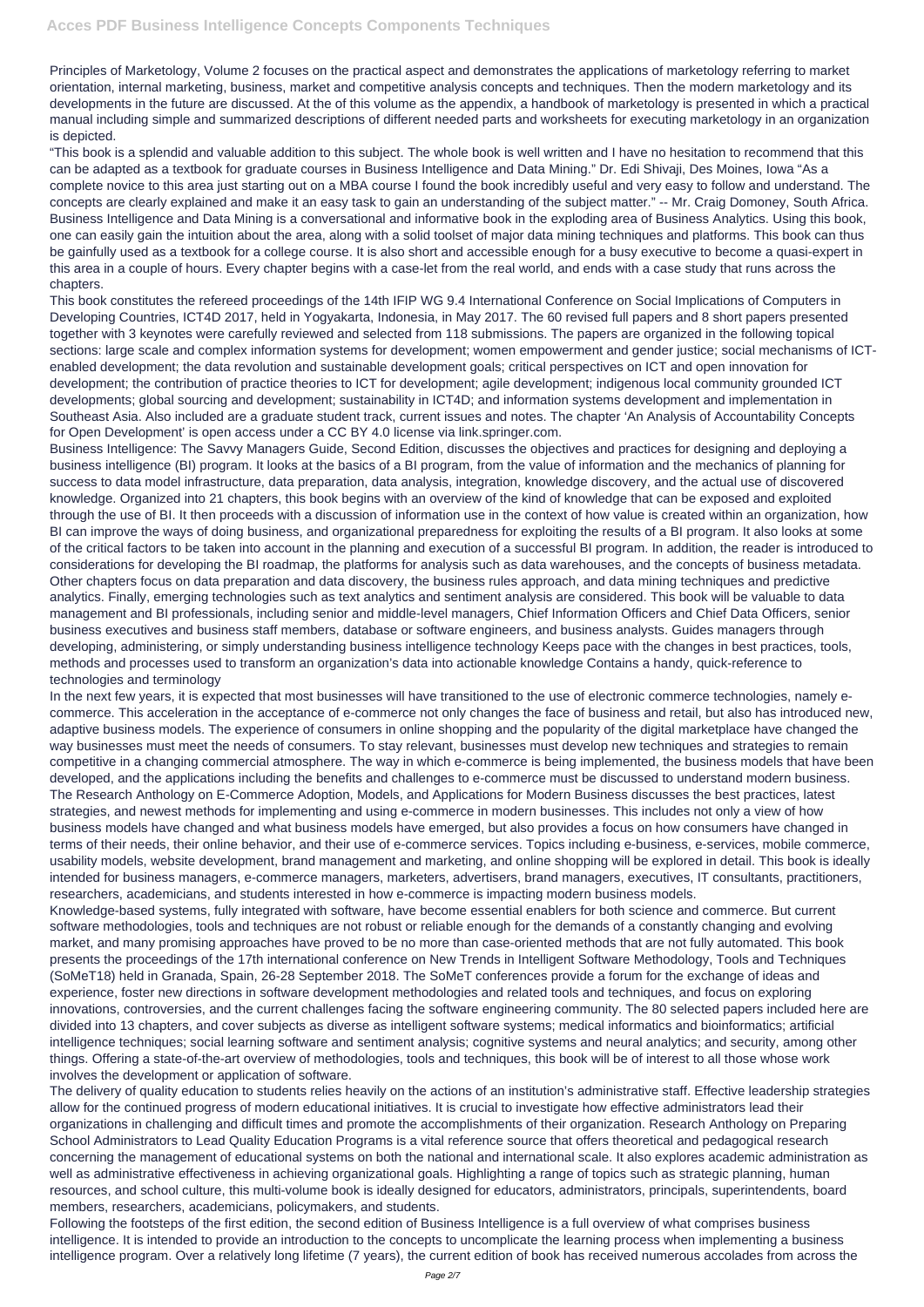industry for its straightforward introduction to both business and technical aspects of business intelligence. As an author, David Loshin has a distinct ability to translate challenging topics into a framework that is easily digestible by managers, business analysts, and technologists alike. In addition, his material has developed a following (such as the recent Master Data Management book) among practitioners and key figures in the industry (both analysts and vendors) and that magnifies our ability to convey the value of this book. Guides managers through developing, administering, or simply understanding business intelligence technology Keeps pace with the changes in best practices, tools, methods and processes used to transform an organization's data into actionable knowledge Contains a handy, quick-reference to technologies and terminology.

Ongoing advancements in modern technology have led to significant developments in artificial intelligence. With the numerous applications available, it becomes imperative to conduct research and make further progress in this field. Artificial Intelligence: Concepts, Methodologies, Tools, and Applications provides a comprehensive overview of the latest breakthroughs and recent progress in artificial intelligence. Highlighting relevant technologies, uses, and techniques across various industries and settings, this publication is a pivotal reference source for researchers, professionals, academics, upper-level students, and practitioners interested in emerging perspectives in the field of artificial intelligence. This symposium was born as a research forum to present and discuss original, rigorous and significant contributions on Artificial Intelligence-based (AI) solutions—with a strong, practical logic and, preferably, with empirical applications—developed to aid the management of organizations in multiple areas, activities, processes and problemsolving; what we call Management Intelligent Systems (MiS). This volume presents the proceedings of these activities in a collection of contributions with many original approaches. They address diverse Management and Business areas of application such as decision support, segmentation of markets, CRM, product design, service personalization, organizational design, e-commerce, credit scoring, workplace integration, innovation management, business database analysis, workflow management, location of stores, etc. A wide variety of AI techniques have been applied to these areas such as multi-objective optimization and evolutionary algorithms, classification algorithms, ant algorithms, fuzzy rulebased systems, intelligent agents, Web mining, neural networks, Bayesian models, data warehousing, rough sets, etc. This volume also includes a track focused on the latest research on Intelligent Systems and Technology Enhanced Learning (iTEL), as well as its impacts for learners and institutions. It aims at bringing together researchers and developers from both the professional and the academic realms to present, discuss and debate the latest advances on intelligent systems and technology-enhanced learning The symposium was organized by the Soft Computing and Intelligent Information Systems Research Group (http://sci2s.ugr.es) of the University of Granada (Spain) and the Bioinformatics, Intelligent System and Educational Technology Research Group (http:// bisite.usal.es/) of the University of Salamanca (Spain). The present edition was held in Salamanca (Spain) on May 22–24, 2013.

Succeeding in the modern business world is a multi-faceted endeavor that involves numerous parts. By implementing effective strategies, companies can strive toward achieving a competitive advantage. Digital Entrepreneurship and Global Innovation is a pivotal reference source for the latest academic material on strategic entrepreneurship initiatives to facilitate organizational growth and success, focusing on the role of digital technologies in business environments. Highlighting theoretical frameworks, industry perspectives, and emerging methodologies, this book is ideally designed for professionals, practitioners, upper-level students, and researchers involved in the field of entrepreneurship. Praise for the First Edition " full of vivid and thought-provoking anecdotes needs to be read by anyone with a serious interest in research and marketing." —Research magazine "Shmueli et al. have done a wonderful job in presenting the field of data mining a welcome addition to the literature." —computingreviews.com Incorporating a new focus on data visualization and time series forecasting, Data Mining for Business Intelligence, Second Edition continues to supply insightful, detailed guidance on fundamental data mining techniques. This new edition guides readers through the use of the Microsoft Office Excel add-in XLMiner for developing predictive models and techniques for describing and finding patterns in data. From clustering customers into market segments and finding the characteristics of frequent flyers to learning what items are purchased with other items, the authors use interesting, real-world examples to build a theoretical and practical understanding of key data mining methods, including classification, prediction, and affinity analysis as well as data reduction, exploration, and visualization. The Second Edition now features: Three new chapters on time series forecasting, introducing popular business forecasting methods including moving average, exponential smoothing methods; regression-based models; and topics such as explanatory vs. predictive modeling, two-level models, and ensembles A revised chapter on data visualization that now features interactive visualization principles and added assignments that demonstrate interactive visualization in practice Separate chapters that each treat k-nearest neighbors and Naïve Bayes methods Summaries at the start of each chapter that supply an outline of key topics The book includes access to XLMiner, allowing readers to work hands-on with the provided data. Throughout the book, applications of the discussed topics focus on the business problem as motivation and avoid unnecessary statistical theory. Each chapter concludes with exercises that allow readers to assess their comprehension of the presented material. The final chapter includes a set of cases that require use of the different data mining techniques, and a related Web site features data sets, exercise solutions, PowerPoint slides, and case solutions. Data Mining for Business Intelligence, Second Edition is an excellent book for courses on data mining, forecasting, and decision support systems at the upper-undergraduate and graduate levels. It is also a one-of-a-kind resource for analysts, researchers, and practitioners working with quantitative methods in the fields of business, finance, marketing, computer science, and information technology. Data Mining for Business Analytics: Concepts, Techniques, and Applications in XLMiner®, Third Edition presents an applied approach to data mining and predictive analytics with clear exposition, hands-on exercises, and real-life case studies. Readers will work with all of the standard data mining methods using the Microsoft® Office Excel® add-in XLMiner® to develop predictive models and learn how to obtain business value from Big Data. Featuring updated topical coverage on text mining, social network analysis, collaborative filtering, ensemble methods, uplift modeling and more, the Page 3/7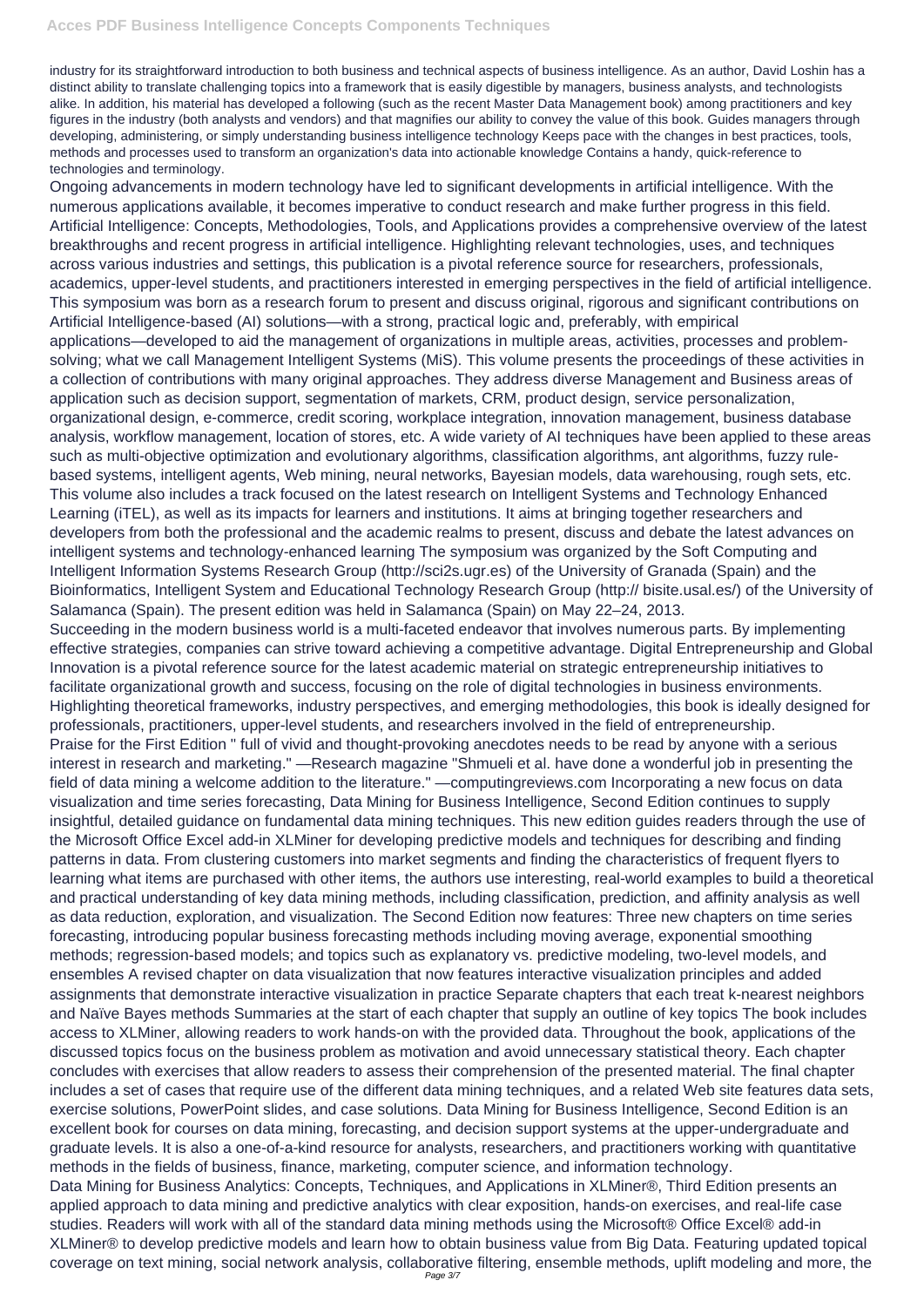## **Acces PDF Business Intelligence Concepts Components Techniques**

Third Edition also includes: Real-world examples to build a theoretical and practical understanding of key data mining methods End-of-chapter exercises that help readers better understand the presented material Data-rich case studies to illustrate various applications of data mining techniques Completely new chapters on social network analysis and text mining A companion site with additional data sets, instructors material that include solutions to exercises and case studies, and Microsoft PowerPoint® slides https://www.dataminingbook.com Free 140-day license to use XLMiner for Education software Data Mining for Business Analytics: Concepts, Techniques, and Applications in XLMiner®, Third Edition is an ideal textbook for upper-undergraduate and graduate-level courses as well as professional programs on data mining, predictive modeling, and Big Data analytics. The new edition is also a unique reference for analysts, researchers, and practitioners working with predictive analytics in the fields of business, finance, marketing, computer science, and information technology. Praise for the Second Edition "…full of vivid and thought-provoking anecdotes... needs to be read by anyone with a serious interest in research and marketing."– Research Magazine "Shmueli et al. have done a wonderful job in presenting the field of data mining - a welcome addition to the literature." – ComputingReviews.com "Excellent choice for business analysts...The book is a perfect fit for its intended audience." – Keith McCormick, Consultant and Author of SPSS Statistics For Dummies, Third Edition and SPSS Statistics for Data Analysis and Visualization Galit Shmueli, PhD, is Distinguished Professor at National Tsing Hua University's Institute of Service Science. She has designed and instructed data mining courses since 2004 at University of Maryland, Statistics.com, The Indian School of Business, and National Tsing Hua University, Taiwan. Professor Shmueli is known for her research and teaching in business analytics, with a focus on statistical and data mining methods in information systems and healthcare. She has authored over 70 journal articles, books, textbooks and book chapters. Peter C. Bruce is President and Founder of the Institute for Statistics Education at www.statistics.com. He has written multiple journal articles and is the developer of Resampling Stats software. He is the author of Introductory Statistics and Analytics: A Resampling Perspective, also published by Wiley. Nitin R. Patel, PhD, is Chairman and cofounder of Cytel, Inc., based in Cambridge, Massachusetts. A Fellow of the American Statistical Association, Dr. Patel has also served as a Visiting Professor at the Massachusetts Institute of Technology and at Harvard University. He is a Fellow of the Computer Society of India and was a professor at the Indian Institute of Management, Ahmedabad for 15 years. Business practices are constantly evolving in order to meet growing customer demands. Evaluating the role of logistics and supply chain management skills or applications is necessary for the success of any organization or business. As market competition becomes more aggressive, it is crucial to evaluate ways in which a business can maintain a strategic edge over competitors. Supply Chain and Logistics Management: Concepts, Methodologies, Tools, and Applications is a vital reference source that centers on the effective management of risk factors and the implementation of the latest supply management strategies. It also explores the field of digital supply chain optimization and business transformation. Highlighting a range of topics such as inventory management, competitive advantage, and transport management, this multi-volume book is ideally designed for business managers, supply chain managers, business professionals, academicians, researchers, and upper-level students in the field of supply chain management, operations management, logistics, and operations research.

With the dawn of electronic databases, information technologies, and the Internet, organizations, now more than ever, Page  $4/7$ 

?Limited potential of financial, organizational, human and technology resources doesn't provide SMEs sufficient opportunities to access information and knowledge necessary in competition. Observing the methods and tools used by large companies, this book studies the conditions under which it would be possible to provide support to SMEs at a lower cost and with greater methodological and organizational backing. The author presents the proposed solution, Benchmarking Collaborative Network, which would provide SMEs access to information about their level of competitiveness, the key areas for the creation of competitive advantage and the activities required to achieve this advantage.

Businesses consistently work on new projects, products, and workflows to remain competitive and successful in the modern business environment. To remain zealous, businesses must employ the most effective methods and tools in human resources, project management, and overall business plan execution as competitors work to succeed as well. Advanced Methodologies and Technologies in Business Operations and Management provides emerging research on business tools such as employee engagement, payout policies, and financial investing to promote operational success. While highlighting the challenges facing modern organizations, readers will learn how corporate social responsibility and

utilizing artificial intelligence improve a company's culture and management. This book is an ideal resource for executives and managers, researchers, accountants, and financial investors seeking current research on business operations and management.

With a constant stream of developments in the IT research field, it seems only practical that there be methods and systems in place to consistently oversee this growing area. Managing Information Resources and Technology: Emerging Applications and Theories highlights the rising trends and studies in the information technology field. Each chapter offers interesting perspectives on common problems as well as suggestions for future improvement. Professionals, researchers, scholars, and students will gain deeper insight into this area of study with this comprehensive collection. The five-volume set LNCS 9786-9790 constitutes the refereed proceedings of the 16th International Conference on Computational Science and Its Applications, ICCSA 2016, held in Beijing, China, in July 2016. The 239 revised full papers and 14 short papers presented at 33 workshops were carefully reviewed and selected from 849 submissions. They are organized in five thematical tracks: computational methods, algorithms and scientific applications; high performance computing and networks; geometric modeling, graphics and visualization; advanced and emerging applications; and information systems and technologies.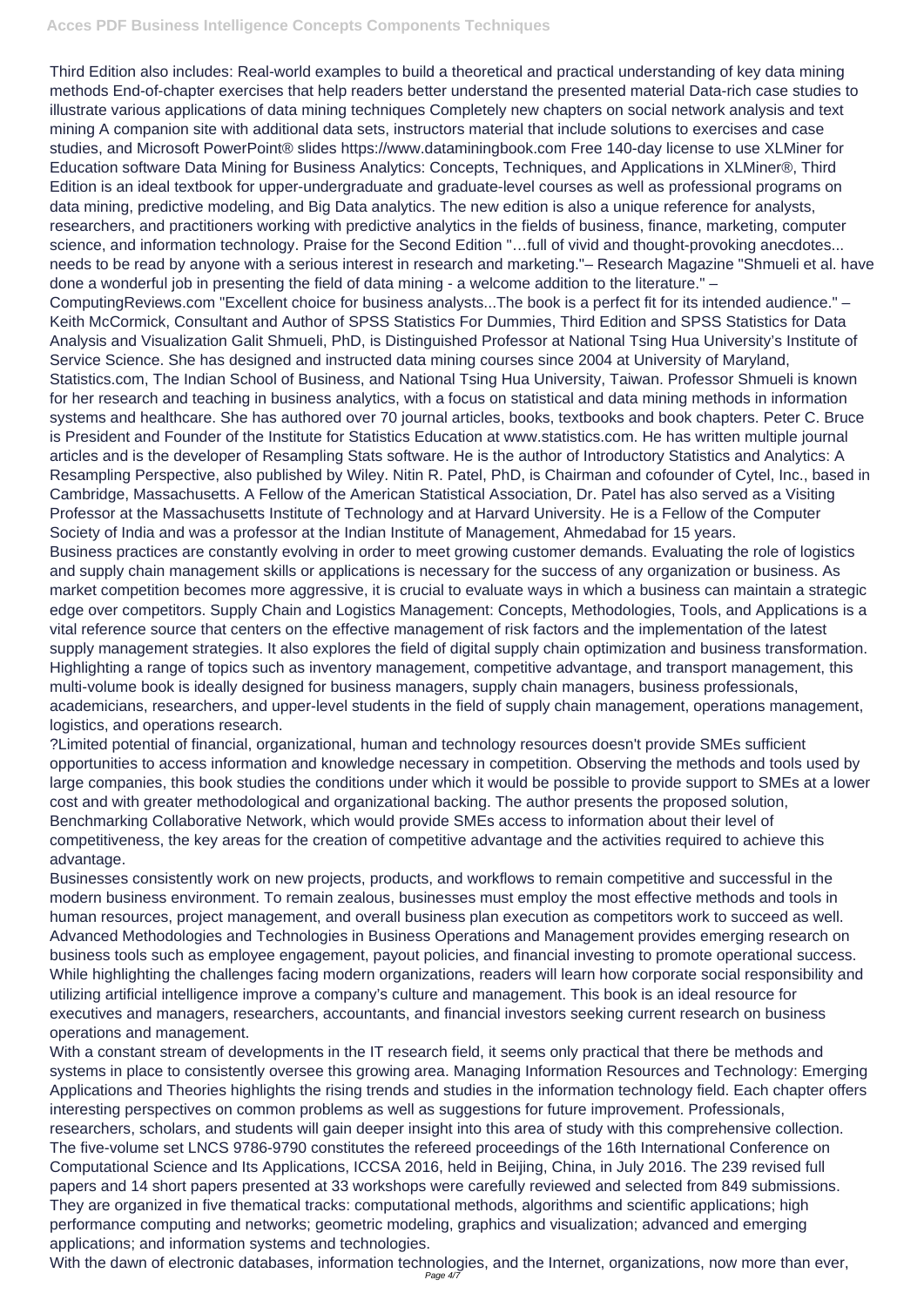have easy access to all the knowledge they need to conduct their business. However, utilizing and detecting the beneficial information can pose as a challenge. Enhancing Knowledge Discovery and Innovation in the Digital Era is a vibrant reference source on the latest research on student education, open information, technology enhanced learning (TEL), and student outcomes. Featuring widespread coverage across a range of applicable perspectives and topics, such as engineering education, data mining, and 3D printing, this book is ideally designed for professionals, upper-level students, and academics seeking current research on knowledge management and innovation networks. This two-volume set (CCIS 1045 and CCIS 1046) constitutes the refereed proceedings of the Third International Conference on Advances in Computing and Data Sciences, ICACDS 2019, held in Ghaziabad, India, in April 2019. The 112 full papers were carefully reviewed and selected from 621 submissions. The papers are centered around topics like advanced computing, data sciences, distributed systems organizing principles, development frameworks and environments, software verification and validation, computational complexity and cryptography, machine learning theory, database theory, probabilistic representations.

Modern businesses generate huge volumes of accounting data on a daily basis. The recent advancements in information technology have given organizations the ability to capture and store data in an efficient and effective manner. However, there is a widening gap between this data storage and usage of the data. Business intelligence techniques can help an organization obtain and process relevant accounting data quickly and cost efficiently. Such techniques include: query and reporting tools, online analytical processing (OLAP), statistical analysis, text mining, data mining, and visualization. Business Intelligence Techniques is a compilation of chapters written by experts in the various areas. While these chapters stand on their own, taken together they provide a comprehensive overview of how to exploit accounting data in the business environment.

This book presents a selection of papers from the 2017 World Conference on Information Systems and Technologies (WorldCIST'17), held between the 11st and 13th of April 2017 at Porto Santo Island, Madeira, Portugal. WorldCIST is a global forum for researchers and practitioners to present and discuss recent results and innovations, current trends, professional experiences and challenges involved in modern Information Systems and Technologies research, together with technological developments and applications. The main topics covered are: Information and Knowledge Management; Organizational Models and Information Systems; Software and Systems Modeling; Software Systems, Architectures, Applications and Tools; Multimedia Systems and Applications; Computer Networks, Mobility and Pervasive Systems; Intelligent and Decision Support Systems; Big Data Analytics and Applications; Human–Computer Interaction; Ethics, Computers & Security; Health Informatics; Information Technologies in Education; and Information Technologies in Radiocommunications.

Provides developments and research, as well as current innovative activities in data warehousing and mining, focusing on the intersection of data warehousing and business intelligence.

Business intelligence (BI) software is the code and tools that allow you to view different components of a business using a single visual platform, making comprehending mountains of data easier. Applications that include reports, analytics, statistics, and historical and predictive modeling are all examples of BI applications. Currently, we are in the second generation of BI software, called BI 2.0. This generation is focused on writing BI software that is predictive, adaptive, simple, and interactive. As computers and software have evolved, more data can be presented to end users with increasingly visually rich techniques. Rich Internet application (RIA) technologies such as Microsoft Silverlight can be used to transform traditional user interfaces filled with boring data into fully interactive analytical applications to deliver insight from large data sets quickly. Furthermore, RIAs include 3D spatial design capabilities that allow for interesting layouts of aggregated data beyond a simple list or grid. BI 2.0 implemented via RIA technology can truly bring out the power of BI and deliver it to an average user via the Web. Next-Generation Business Intelligence Software with Rich Internet Applications provides developers, designers, and architects a solid foundation of BI design and architecture concepts with Microsoft Silverlight. This book covers key BI design concepts and how they can be applied without requiring an existing BI infrastructure. The author, Bart Czernicki, will show you how to build small BI applications by example that are interactive, highly visual, statistical, predictive, and most importantly, intuitive to the user. BI isn't just for the executive branch of a Fortune 500 company; it is for the masses. Let Next-Generation Business Intelligence Software with Rich Internet Applications show you how to unlock the rich intelligence you already have. Business intelligence (BI) software allows you to view different components of a business using a single visual platform, which makes comprehending mountains of data easier. BI is everywhere. Applications that include reports, analytics, statistics, and historical and predictive modeling are all examples of business intelligence. Currently, we are in the second generation of business intelligence software—called BI 2.0—which is focused on writing business intelligence software that is predictive, adaptive, simple, and interactive. As computers and software have evolved, more data can be presented to end users with increasingly visually rich techniques. Rich Internet application (RIA) technologies such as Microsoft Silverlight can be used to transform traditional userinterfaces filled with boring data into fully interactive analytical applications that quickly deliver insight from large data sets. Furthermore, RIAs now include 3D spatial-design capabilities that move beyond a simple list or grid and allow for interesting layouts of aggregated data. BI 2.0 implemented via an RIA technology can truly bring out the power of business intelligence and deliver it to an average user on the Web. Silverlight 4 Business Intelligence Software provides developers, designers, and architects with a solid foundation in business intelligence design and architecture concepts for Microsoft Silverlight. This book covers key business intelligence design concepts and how they can be applied without an existing BI infrastructure. Author Bart Czernicki provides you with examples of how to build small BI applications that are interactive, highly visual, statistical, predictive—and most importantly—intuitive to the end-user. Business intelligence isn't just for the executive branch of a Fortune 500 company—it is for the masses. Let Silverlight 4 Business Intelligence Software show you how to unlock the rich intelligence you already have.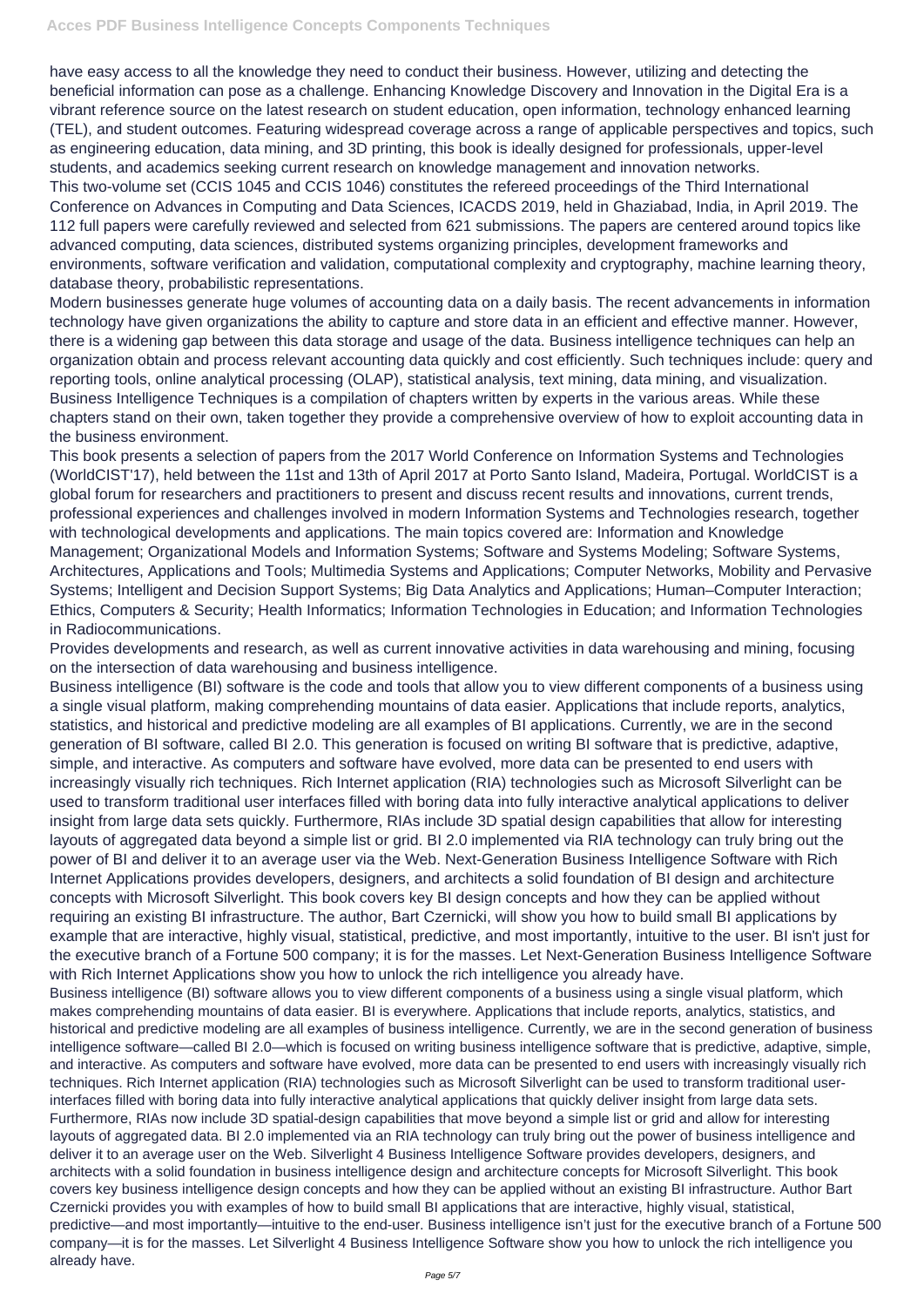## Data Mining for Business IntelligenceConcepts, Techniques, and Applications in Microsoft Office Excel with XLMinerJohn Wiley and Sons

Data analysis is an important part of modern business administration, as efficient compilation of information allows managers and business leaders to make the best decisions for the financial solvency of their organizations. Understanding the use of analytics, reporting, and data mining in everyday business environments is imperative to the success of modern businesses. Business Intelligence: Concepts, Methodologies, Tools, and Applications presents a comprehensive examination of business data analytics along with case studies and practical applications for businesses in a variety of fields and corporate arenas. Focusing on topics and issues such as critical success factors, technology adaptation, agile development approaches, fuzzy logic tools, and best practices in business process management, this multivolume reference is of particular use to business analysts, investors, corporate managers, and entrepreneurs in a variety of prominent industries.

Data Mining for Business Analytics: Concepts, Techniques, and Applications in R presents an applied approach to data mining concepts and methods, using R software for illustration Readers will learn how to implement a variety of popular data mining algorithms in R (a free and open-source software) to tackle business problems and opportunities. This is the fifth version of this successful text, and the first using R. It covers both statistical and machine learning algorithms for prediction, classification, visualization, dimension reduction, recommender systems, clustering, text mining and network analysis. It also includes: Two new co-authors, Inbal Yahav and Casey Lichtendahl, who bring both expertise teaching business analytics courses using R, and data mining consulting experience in business and government Updates and new material based on feedback from instructors teaching MBA, undergraduate, diploma and executive courses, and from their students More than a dozen case studies demonstrating applications for the data mining techniques described End-of-chapter exercises that help readers gauge and expand their comprehension and competency of the material presented A companion website with more than two dozen data sets, and instructor materials including exercise solutions, PowerPoint slides, and case solutions www.dataminingbook.com Data Mining for Business Analytics: Concepts, Techniques, and Applications in R is an ideal textbook for graduate and upper-undergraduate level courses in data mining, predictive analytics, and business analytics. This new edition is also an excellent reference for analysts, researchers, and practitioners working with quantitative methods in the fields of business, finance, marketing, computer science, and information technology.

This book devises an alternative conceptual framework to understand digital transformation in the cultural heritage sector. It achieves this by placing a high importance on the role of technology in the strategic process of modeling and developing cultural services in the digital era. The focus is on how marketing activities and customer processes are being transformed by digital technologies to create better value, which can also be communicated to customers through an engaged and personalized approach. Much of the digital debate in cultural heritage is still in infancy. Some existing studies are anecdotal and often developed within the domain of established research streams, including studies with some technological aspects addressed partially and from an episodic or periodic perspective. Moreover, the critical changes that have emerged in the cultural management landscape are yet to be highlighted. This book fills that gap and provides a perspective on the cultural heritage sector, which uses the new social and technology landscape to describe the digital transformation in cultural heritage sectors. The authors highlight an inclusive perspective that addresses marketing strategy in the digital era as a proactive, technology-enabled process by which firms collaborate with customers to jointly create, communicate, deliver, and sustain experience and value cocreation. These proceedings of the SAI Intelligent Systems Conference 2016 (IntelliSys 2016) offer a remarkable collection of chapters on a wide range of topics in intelligent systems, artificial intelligence and their applications to the real world. Authors hailing from 56 countries on 5 continents submitted 404 papers to the conference, attesting to the global importance of the conference's themes. After being reviewed, 222 papers were accepted for presentation, and 168 were ultimately selected for these proceedings. Each has been reviewed on the basis of its originality, novelty and rigorousness. The papers not only present state-of-the-art methods and valuable experience from researchers in the related research areas; they also outline the field's future development.

In recent years, our world has experienced a profound shift and progression in available computing and knowledge sharing innovations. These emerging advancements have developed at a rapid pace, disseminating into and affecting numerous aspects of contemporary society. This has created a pivotal need for an innovative compendium encompassing the latest trends, concepts, and issues surrounding this relevant discipline area. During the past 15 years, the Encyclopedia of Information Science and Technology has become recognized as one of the landmark sources of the latest knowledge and discoveries in this discipline. The Encyclopedia of Information Science and Technology, Fourth Edition is a 10-volume set which includes 705 original and previously unpublished research articles covering a full range of perspectives, applications, and techniques contributed by thousands of experts and researchers from around the globe. This authoritative encyclopedia is an all-encompassing, well-established reference source that is ideally designed to disseminate the most forward-thinking and diverse research findings. With critical perspectives on the impact of information science management and new technologies in modern settings, including but not limited to computer science, education, healthcare, government, engineering, business, and natural and physical sciences, it is a pivotal and relevant source of knowledge that will benefit every professional within the field of information science and technology and is an invaluable addition to every academic and corporate library.

This book showcases cutting-edge research papers from the 6th International Conference on Research into Design (ICoRD 2017) – the largest in India in this area – written by eminent researchers from across the world on design process, technologies, methods and tools, and their impact on innovation, for supporting design for communities. While design traditionally focused on the development of products for the individual, the emerging consensus on working towards a more sustainable world demands greater attention to designing for and with communities, so as to promote their sustenance and harmony - within each community and across communities. The special features of the book are the insights into the product and system innovation process, and the host of methods and tools from all major areas of design research for the enhancement of the innovation process. The main benefit of the book for researchers in various areas of design and innovation are access to the latest quality research in this area, with the largest collection of research from India. For practitioners and educators, it is exposure to an empirically validated suite of theories, models, methods and tools that can be taught and practiced for design-led innovation. The contents of this volume will be of use to researchers and professionals working in the areas on industrial design, manufacturing, consumer goods, and industrial management.